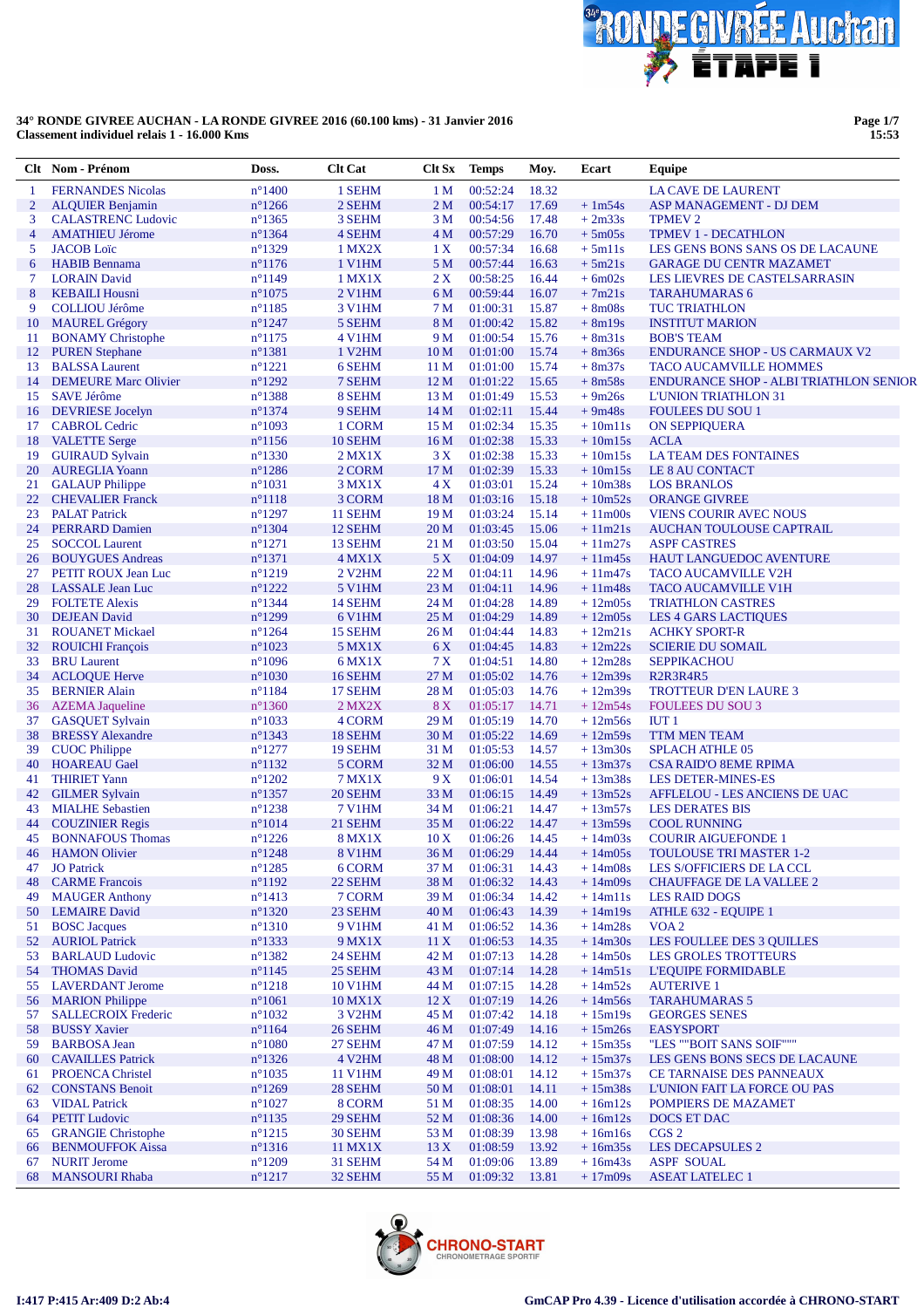

Page 2/7<br>15:53

|          | Clt Nom - Prénom                               | Doss.                                | <b>Clt Cat</b>            | Clt Sx           | <b>Temps</b>         | Moy.           | Ecart                  | Equipe                                                  |
|----------|------------------------------------------------|--------------------------------------|---------------------------|------------------|----------------------|----------------|------------------------|---------------------------------------------------------|
| 69       | <b>MONREAL Ana</b>                             | $n^{\circ}$ 1308                     | 9 CORM                    | 56 M             | 01:09:40             | 13.78          | $+17m17s$              | <b>SIREA1</b>                                           |
| 70       | <b>THOUY Bernard</b>                           | $n^{\circ}$ 1375                     | 12 MX1X                   | 14X              | 01:09:44             | 13.77          | $+17m20s$              | <b>EASYSPORT ELITE</b>                                  |
| 71       | <b>DENONIN Bruno</b>                           | $n^{\circ}$ 1315                     | 13 MX1X                   | 15X              | 01:09:51             | 13.74          | $+17m28s$              | <b>LES DECAPSULES 1</b>                                 |
| 72       | <b>BILLANT</b> Gaetan                          | $n^{\circ}1092$                      | 33 SEHM                   | 57 M             | 01:09:54             | 13.74          | $+17m30s$              | <b>MISSEGLE 3</b>                                       |
| 73       | <b>DUVERNAY Vincent</b>                        | $n^{\circ}1341$                      | 34 SEHM                   | 58 M             | 01:10:00             | 13.71          | $+17m37s$              | LES GENS BONS FRAIS DE LACAUNE                          |
| 74       | <b>GAU</b> Michel                              | $n^{\circ}1102$                      | 5 V <sub>2</sub> HM       | 59 M             | 01:10:04             | 13.70          | $+17m41s$              | CHALLENGE DU HAUT LANGUEDONC                            |
| 75       | <b>BREMAUD Thibault</b>                        | $n^{\circ}$ 1398                     | 14 MX1X                   | 16X              | 01:10:06             | 13.70          | $+17m43s$              | <b>LES INGLORIOUS SALOPARDS</b>                         |
| 76       | <b>RODRIGUES Nelson</b>                        | $n^{\circ}1073$                      | 15 MX1X                   | 17X              | 01:10:08             | 13.69          | $+17m45s$              | <b>TARAHUMARAS 2</b>                                    |
| 77       | <b>TEURTRIE Jerome</b>                         | $n^{\circ}1228$                      | 12 V1HM                   | 60 M             | 01:10:11             | 13.68          | $+17m47s$              | <b>LES ARISTOCHATS</b>                                  |
| 78       | <b>SENECHAULT Stephane</b>                     | $n^{\circ}1047$                      | 35 SEHM                   | 61 M             | 01:10:15             | 13.67          | $+17m51s$              | <b>MISSEGLE 1</b>                                       |
| 79       | <b>MARYSAEL Didier</b>                         | $n^{\circ}$ 1284                     | 13 V1HM                   | 62 M             | 01:10:16             | 13.66          | $+17m53s$              | <b>EASY SPORT - TRI FLEURY</b>                          |
| 80       | <b>BARDY</b> Frédéric                          | $n^{\circ}1154$                      | 16 MX1X                   | 18X              | 01:10:18             | 13.66          | $+17m54s$              | <b>FATALS VIELMUROIS</b>                                |
| 81       | <b>CREGUT Adrien</b>                           | $n^{\circ}1168$                      | 17 MX1X                   | 19X              | 01:10:20             | 13.65          | $+17m57s$              | <b>LES ECLATES</b><br><b>ASEAT</b>                      |
| 82       | <b>TRELA Ludovic</b>                           | $n^{\circ}1262$<br>$n^{\circ}1318$   | 14 V1HM<br><b>15 V1HM</b> | 63 M<br>64 M     | 01:10:21<br>01:10:37 | 13.65<br>13.60 | $+17m58s$<br>$+18m13s$ | <b>LES DECAPSULES 4</b>                                 |
| 83<br>84 | <b>MOUNIE Christophe</b><br><b>CALS</b> Alexis | $n^{\circ}1088$                      | 36 SEHM                   | 65 M             | 01:10:50             | 13.55          | $+18m27s$              | ROQUECOURBE FC                                          |
| 85       | <b>GAY Frederic</b>                            | $n^{\circ}1022$                      | 37 SEHM                   | 66 M             | 01:10:52             | 13.55          | $+18m28s$              | <b>LES DISJONCTES</b>                                   |
| 86       | <b>TORRES Anthony</b>                          | $n^{\circ}1317$                      | 38 SEHM                   | 67 M             | 01:11:02             | 13.52          | $+18m39s$              | <b>LES DECAPSULES 3</b>                                 |
| 87       | <b>DELLAC</b> David                            | $n^{\circ}1081$                      | 39 SEHM                   | 68 M             | 01:11:09             | 13.49          | $+18m46s$              | <b>LES LAPINS CRETINS</b>                               |
| 88       | <b>LANDES</b> Stéphane                         | $n^{\circ}1301$                      | 10 CORM                   | 69 M             | 01:11:32             | 13.42          | $+19m08s$              | <b>AUCHAN CASTRES 1</b>                                 |
| 89       | <b>FERRARA Martin</b>                          | $n^{\circ}$ 1339                     | <b>18 MX1X</b>            | 20X              | 01:11:48             | 13.37          | $+19m24s$              | <b>AUTERIVE 2</b>                                       |
| 90       | <b>BONNET Vivian</b>                           | $n^{\circ}1259$                      | 40 SEHM                   | 70 M             | 01:11:57             | 13.35          | $+19m33s$              | <b>LOUP MECANIQUE</b>                                   |
| 91       | <b>ROCACHER Magali</b>                         | $n^{\circ}1013$                      | 3 MX2X                    | 21 X             | 01:12:01             | 13.33          | $+19m38s$              | <b>CHIC ET CHOC</b>                                     |
| 92       | <b>BASHTI Karim</b>                            | $n^{\circ}1089$                      | 41 SEHM                   | 71 M             | 01:12:02             | 13.33          | $+19m39s$              | <b>LES BAD-RUNNERS</b>                                  |
| 93       | <b>FRAGA Victor</b>                            | $n^{\circ}1066$                      | <b>16 V1HM</b>            | 72 M             | 01:12:03             | 13.32          | $+19m40s$              | <b>LES CABRIS</b>                                       |
| 94       | <b>BRIOUDE Luc</b>                             | $n^{\circ}1133$                      | 17 V1HM                   | 73 M             | 01:12:10             | 13.30          | $+19m47s$              | <b>RUNNERSADDICT</b>                                    |
| 95       | <b>BEAUVOIS Sebastien</b>                      | $n^{\circ}1107$                      | 42 SEHM                   | 74 M             | 01:12:11             | 13.30          | $+19m48s$              | <b>LES BARBOUZES</b>                                    |
| 96       | <b>BONNAFIS Guillaume</b>                      | $n^{\circ}$ 1309                     | 43 SEHM                   | 75 M             | 01:12:11             | 13.30          | $+19m48s$              | VOA <sub>1</sub>                                        |
| 97       | <b>TARDIEU Etienne</b>                         | $n^{\circ}1313$                      | 44 SEHM                   | 76 M             | 01:12:11             | 13.30          | $+19m48s$              | 2FOR <sub>2</sub>                                       |
| 98       | <b>CHAMAYOU Jerome</b>                         | $n^{\circ}1103$                      | 45 SEHM                   | 77 M             | 01:12:16             | 13.29          | $+19m52s$              | <b>GR VIN</b>                                           |
| 99       | <b>CULIE Thierry</b>                           | $n^{\circ}1186$                      | 46 SEHM                   | 78 M             | 01:12:17             | 13.28          | $+19m54s$              | <b>LES GINDOULS</b>                                     |
|          | 100 MIRAMONT Christian                         | $n^{\circ}1391$                      | <b>19 MX1X</b>            | 22X              | 01:12:19             | 13.28          | $+19m56s$              | LE QUATUOR Z'AILE                                       |
| 101      | <b>ARRUFFAT Lionel</b>                         | $n^{\circ}1174$                      | 47 SEHM                   | 79 M             | 01:12:40             | 13.21          | $+20m17s$              | <b>PLUS 2 SPORTS I</b>                                  |
| 102      | <b>BLOT</b> Jean-Baptiste                      | $n^{\circ}1349$                      | 20 MX1X                   | 23X              | 01:12:46             | 13.19          | $+20m23s$              | <b>LES PLAISANTINS</b>                                  |
|          | 103 LORO Fabien                                | $n^{\circ}1198$                      | 21 MX1X                   | 24 X             | 01:12:49             | 13.19          | $+20m26s$              | <b>3 GARS 1 FILLE</b>                                   |
|          | 104 MONTHEIL Jean Francois                     | $n^{\circ}$ 1412                     | 48 SEHM                   | 80 M             | 01:12:52             | 13.18          | $+20m28s$              | <b>RODEZ TRIATHLON 12</b>                               |
|          | 105 MAGRIN Yoann                               | $n^{\circ}1280$                      | <b>18 V1HM</b>            | 81 M             | 01:12:53             | 13.17          | $+20m30s$              | <b>LES ARIEGEOIS</b>                                    |
| 106      | <b>MARTINEZ Philippe</b><br>107 DIAZ Benoît    | $n^{\circ}1024$                      | <b>19 V1HM</b><br>22 MX1X | 82 M<br>25X      | 01:12:55<br>01:13:02 | 13.17<br>13.15 | $+20m32s$<br>$+20m39s$ | <b>ALBI TRIATHLON VETERAN</b><br>LES POULETS SANS TÊTES |
|          | 108 GARCIA Olivier                             | $n^{\circ}$ 1352<br>$n^{\circ}1052$  | 23 MX1X                   | 26X              | 01:13:07             | 13.13          | $+20m44s$              | LA CASTRALBIGEOISE 2                                    |
| 109      | <b>MEYER Micha</b>                             | $n^{\circ}1268$                      | 49 SEHM                   | 83 M             | 01:13:12             | 13.12          | $+20m48s$              | <b>RUN IMMOBILIER</b>                                   |
|          | 110 SALMERON Jean-François                     | $n^{\circ}1028$                      | 24 MX1X                   | 27 X             | 01:13:12             | 13.12          | $+20m49s$              | <b>FRAYSSINET SAS</b>                                   |
| 111      | <b>BON Nicolas</b>                             | $n^{\circ}1134$                      | 50 SEHM                   | 84 M             | 01:13:14             | 13.11          | $+20m51s$              | POUR LE BONHEUR DE MATTHIS                              |
|          | 112 BELAUD Maxime                              | $n^{\circ}1227$                      | 51 SEHM                   | 85 M             | 01:13:16             | 13.11          | $+20m52s$              | <b>FOSSILE JEUN'S</b>                                   |
|          | 113 RAMOND Jerome                              | $n^{\circ}1201$                      | 52 SEHM                   | 86 M             | 01:13:18             | 13.10          | $+20m55s$              | <b>G-ET 27</b>                                          |
|          | 114 ACHARD Hervé                               | $n^{\circ}$ 1350                     | 25 MX1X                   |                  | 28 X 01:13:20 13.09  |                |                        | +20m57s ALMADRABA                                       |
|          | 115 BOMPAS Hugo                                | $n^{\circ}1270$                      | 53 SEHM                   | 87 M             | 01:13:21             | 13.09          | $+20m58s$              | <b>BBBM</b>                                             |
|          | 116 BEL Laurent                                | $n^{\circ}1230$                      | 54 SEHM                   | 88 M             | 01:13:22             | 13.09          | $+20m58s$              | ON VATOUS LES GIVRER!                                   |
|          | 117 BAZIN Ludovic                              | $n^{\circ}1112$                      | 55 SEHM                   | 89 M             | 01:13:25             | 13.08          | $+21m02s$              | <b>LES KIPS</b>                                         |
|          | 118 PLET Régis                                 | $n^{\circ}1150$                      | 56 SEHM                   | 90 M             | 01:13:26             | 13.08          | $+21m02s$              | LES JEUNES COQ                                          |
|          | 119 ZIELINSKI Stephanie                        | $n^{\circ}1279$                      | 1 VFF                     | 1F               | 01:13:32             | 13.06          | $+21m09s$              | <b>LES ARIEGEOISES</b>                                  |
|          | 120 LAGARDE Thierry                            | $n^{\circ}1288$                      | 57 SEHM                   | 91 M             | 01:13:33             | 13.05          | $+21m09s$              | LES 3 MOUSQUETAIRES (+1)                                |
|          | 121 OULES Lionel                               | $n^{\circ}1229$                      | 58 SEHM                   | 92 M             | 01:13:36             | 13.05          | $+21m13s$              | YETI RIDE SKI CLUB BRASSAC                              |
|          | 122 CAVAN Ludwig                               | $n^{\circ}1361$                      | 59 SEHM                   | 93 M             | 01:13:38             | 13.04          | $+21m15s$              | TOURNEE DES GRANDS DUCS                                 |
|          | 123 DORADO Thibaut                             | $n^{\circ}1048$                      | 11 CORM                   | 94 M             | 01:13:39             | 13.03          | $+21m16s$              | <b>AQUA BONS</b>                                        |
|          | 124 FARDOUX Marc                               | $n^{\circ}1083$                      | 26 MX1X                   | 29X              | 01:13:44             | 13.02          | $+21m20s$              | <b>TARAHUMARAS 3</b>                                    |
|          | 125 CAZALS Jean-Jacques                        | $n^{\circ}$ 1378                     | 27 MX1X                   | 30 X             | 01:13:45             | 13.02          | $+21m22s$              | MISSEGLE 5                                              |
|          | 126 GARCIA Sebastien                           | $n^{\circ}1007$                      | 60 SEHM                   | 95 M             | 01:13:49             | 13.01          | $+21m25s$              | <b>LES MARTYS EN COURSE</b>                             |
|          | 127 DESCOINS Mathieu                           | $n^{\circ}$ 1415                     | 61 SEHM                   | 96 M             | 01:13:52             | 13.00          | $+21m29s$              | <b>INTERSPORT LABEGE</b>                                |
|          | 128 REGNERY Julien                             | $n^{\circ}1057$                      | 62 SEHM                   | 97 M             | 01:14:00             | 12.97          | $+21m37s$              | <b>REY ALU</b>                                          |
|          | 129 GINZE Florian                              | $n^{\circ}1290$                      | 63 SEHM                   | 98 M             | 01:14:05             | 12.96          | $+21m41s$              | <b>GIN'Z PIRE J'EXPIRE</b>                              |
|          | 130 BRAVO Eric                                 | $n^{\circ}1331$                      | 64 SEHM                   | 99 M             | 01:14:07             | 12.95          | $+21m44s$              | <b>LES SUPER LANDRY</b>                                 |
|          | 131 RAMOND Patrick                             | $n^{\circ}$ 1305                     | 65 SEHM                   | 100 <sub>M</sub> | 01:14:09             | 12.95          | $+21m46s$              | <b>ALBI CHEMINOTS SPORTS</b>                            |
|          | 132 BIANCO Patrick                             | $n^{\circ}1091$                      | 66 SEHM                   | 101 M            | 01:14:19             | 12.92          | $+21m56s$              | <b>TEAM CAPOU</b>                                       |
|          | 133 GRANIER Nicolas                            | $n^{\circ}1123$                      | 67 SEHM                   | 102 <sub>M</sub> | 01:14:24             | 12.90          | $+22m01s$              | <b>E-TEAM RUNNING</b>                                   |
|          | 134 MEILHAN Mickael<br>135 LIBAROS Patrick     | $n^{\circ}$ 1287<br>$n^{\circ}$ 1276 | 28 MX1X<br>29 MX1X        | 31 X<br>32X      | 01:14:25<br>01:14:45 | 12.90<br>12.84 | $+22m02s$<br>$+22m22s$ | <b>DIABLE VERT</b><br><b>SPLACH ATHLE 04</b>            |
|          | 136 SAINDOU Hamidou                            | $n^{\circ}$ 1370                     | 30 MX1X                   | 33X              | 01:14:46             | 12.84          | $+22m22s$              | <b>COSATRAIL TOULOUSAIN</b>                             |
|          |                                                |                                      |                           |                  |                      |                |                        |                                                         |

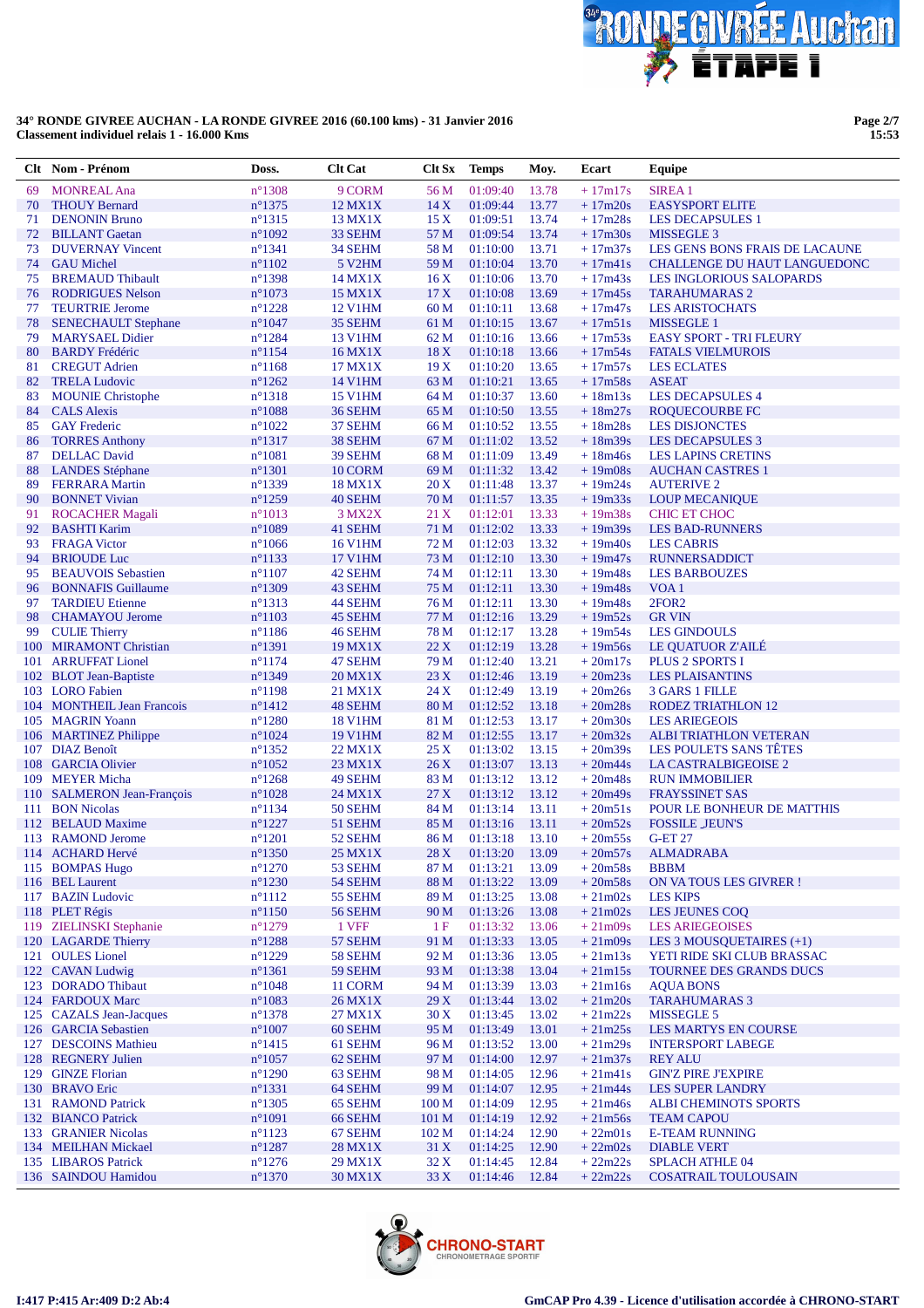

**Page 3/7 15:53**

|     | Clt Nom - Prénom                              | Doss.                               | <b>Clt Cat</b>           | Clt Sx                    | <b>Temps</b>         | Moy.           | Ecart                  | Equipe                                                          |
|-----|-----------------------------------------------|-------------------------------------|--------------------------|---------------------------|----------------------|----------------|------------------------|-----------------------------------------------------------------|
| 137 | <b>COMBES</b> Jonathan                        | $n^{\circ}1136$                     | 68 SEHM                  | 103 <sub>M</sub>          | 01:15:01             | 12.80          | $+22m37s$              | <b>LES PAUPIETTES</b>                                           |
|     | 138 CALVET David                              | $n^{\circ}1034$                     | 69 SEHM                  | 104 <sub>M</sub>          | 01:15:01             | 12.80          | $+22m38s$              | <b>BLACK MOUNTAIN TRAIL</b>                                     |
|     | 139 ROUTOULP Jérôme                           | $n^{\circ}$ 1356                    | 70 SEHM                  | 105 <sub>M</sub>          | 01:15:03             | 12.79          | $+22m40s$              | <b>EASYSPORT 2</b>                                              |
|     | 140 PLEVER Christophe                         | $n^{\circ}1003$                     | 20 V1HM                  | 106 <sub>M</sub>          | 01:15:05             | 12.79          | $+22m42s$              | LES GIVRES DU LAC                                               |
| 141 | <b>MAUREL Sandra</b>                          | $n^{\circ}1220$                     | 4 MX2X                   | 34 X                      | 01:15:08             | 12.78          | $+22m45s$              | <b>TACO AUCAMVILLE MIXTE</b>                                    |
|     | 142 CROVELLO Olivier<br>143 MUNIER Sabine     | $n^{\circ}1011$<br>$n^{\circ}1243$  | 71 SEHM<br>5 MX2X        | 107 M<br>35 X             | 01:15:11<br>01:15:19 | 12.77<br>12.75 | $+22m47s$<br>$+22m56s$ | <b>POUMPILS ELITE</b><br><b>ECLA MIXTE</b>                      |
|     | 144 SEROT Julien                              | $n^{\circ}$ 1359                    | 31 MX1X                  | 36X                       | 01:15:20             | 12.75          | $+22m56s$              | <b>FOULEES DU SOU 2</b>                                         |
|     | 145 GRANSAGNE David                           | $n^{\circ}1312$                     | 21 V1HM                  | 108 <sub>M</sub>          | 01:15:22             | 12.74          | $+22m58s$              | <b>MISSEGLE 2</b>                                               |
|     | 146 GRIMM Xavier                              | $n^{\circ}$ 1366                    | 32 MX1X                  | 37X                       | 01:15:23             | 12.74          | $+22m59s$              | <b>LES SURGELES</b>                                             |
|     | 147 FERREIRA Jeremy                           | $n^{\circ}1064$                     | 72 SEHM                  | 109 <sub>M</sub>          | 01:15:28             | 12.72          | $+23m05s$              | <b>COTE FLAMMES</b>                                             |
| 148 | <b>TIRAOUI Farid</b>                          | $n^{\circ}1237$                     | 73 SEHM                  | 110 <sub>M</sub>          | 01:15:36             | 12.70          | $+23m13s$              | PEAUX ET DECO.COM                                               |
|     | 149 BONILLA Thierry                           | $n^{\circ}1260$                     | 6 V <sub>2</sub> HM      | 111 M                     | 01:15:50             | 12.66          | $+23m27s$              | LES PDG D'OXYGENE 32                                            |
|     | 150 LEROY Thomas                              | $n^{\circ}1038$                     | 74 SEHM                  | 112M                      | 01:15:51             | 12.66          | $+23m27s$              | <b>THOROMAGRE</b>                                               |
|     | 151 SABOUREAU Jean François                   | $n^{\circ}1105$                     | 33 MX1X                  | 38 X                      | 01:16:00             | 12.63          | $+23m37s$              | <b>GRENADE JJDN</b>                                             |
|     | 152 PALAU Joël                                | $n^{\circ}$ 1325                    | 22 V1HM                  | 113 <sub>M</sub>          | 01:16:05             | 12.62          | $+23m42s$              | LES GENS BONS CRUS DE LACAUNE                                   |
|     | 153 CAZETTES Benoit<br>154 ESTRABAUT Florian  | $n^{\circ}1203$<br>$n^{\circ}1191$  | 34 MX1X<br>75 SEHM       | 39X<br>114 M              | 01:16:11<br>01:16:11 | 12.60<br>12.60 | $+23m48s$<br>$+23m48s$ | <b>TROTTEUR D'EN LAURE 4</b><br><b>CHAUFFAGE DE LA VALLEE 1</b> |
|     | 155 BAISSE Patrick                            | $n^{\circ}1085$                     | 6 MX2X                   | 40 X                      | 01:16:15             | 12.59          | $+23m51s$              | LES Z'ACCROS DU DIMANCHE                                        |
|     | 156 RACAUD Bernard                            | $n^{\circ}1106$                     | 35 MX1X                  | 41 X                      | 01:16:16             | 12.59          | $+23m53s$              | <b>GRENADE BTVI</b>                                             |
|     | 157 CHAUVINEAU Eric                           | $n^{\circ}1074$                     | 7 MX2X                   | 42 X                      | 01:16:18             | 12.58          | $+23m55s$              | <b>TARAHUMARAS 4</b>                                            |
|     | 158 CROS Jean-Pierre                          | $n^{\circ}1050$                     | 76 SEHM                  | 115 M                     | 01:16:24             | 12.57          | $+24m01s$              | <b>CERFRANCE</b>                                                |
|     | 159 DAMIANI Joan                              | $n^{\circ}1094$                     | 36 MX1X                  | 43 X                      | 01:16:32             | 12.54          | $+24m09s$              | <b>SEPPEANUTS</b>                                               |
|     | 160 BAYLE Pascal                              | $n^{\circ}1045$                     | 37 MX1X                  | 44 X                      | 01:16:35             | 12.54          | $+24m11s$              | BE.ST.PA.PA                                                     |
|     | 161 MERIC Vincent                             | $n^{\circ}1189$                     | 77 SEHM                  | 116M                      | 01:16:41             | 12.52          | $+24m17s$              | <b>LES TRAILCASSES ON ICE</b>                                   |
|     | 162 PONS Benjamin                             | $n^{\circ}1015$                     | <b>8 MX2X</b>            | 45 X                      | 01:16:42             | 12.52          | $+24m19s$              | <b>LES SCHTROUMFS</b>                                           |
|     | 163 OBERHAUSER Anthony                        | $n^{\circ}$ 1338                    | 78 SEHM                  | 117 <sub>M</sub>          | 01:16:57             | 12.48          | $+24m33s$              | LES FORTES TÊTES                                                |
|     | 164 NOGUEIRA Louis                            | $n^{\circ}1099$                     | 38 MX1X                  | 46X                       | 01:16:58             | 12.47          | $+24m35s$              | <b>SEPPICOOL</b>                                                |
|     | 165 GUIRAUDEAU Luisa                          | $n^{\circ}$ 1372                    | 9 MX2X                   | 47 X                      | 01:17:05             | 12.45          | $+24m42s$              | <b>CENTURY 21 CASTRES</b>                                       |
|     | 166 NICOLLE Gérégory<br>167 BESOMBES Pascal   | $n^{\circ}1162$                     | 39 MX1X                  | 48 X                      | 01:17:08             | 12.45<br>12.44 | $+24m45s$              | <b>ALBI TRIATHLON MIXTE</b>                                     |
|     | 168 SALPIN Dominique                          | $n^{\circ}1020$<br>$n^{\circ}1165$  | 23 V1HM<br>12 CORM       | 118 M<br>119 <sub>M</sub> | 01:17:12<br>01:17:23 | 12.41          | $+24m48s$<br>$+24m59s$ | <b>LES ECLATANTS</b><br><b>DLC RUNNER'S</b>                     |
|     | 169 CRIARD Alexandre                          | $n^{\circ}$ 1332                    | <b>40 MX1X</b>           | 49 X                      | 01:17:25             | 12.40          | $+25m01s$              | <b>ACFM</b>                                                     |
|     | 170 LABOUP Philippe                           | $n^{\circ}1307$                     | 24 V1HM                  | 120 M                     | 01:17:26             | 12.40          | $+25m03s$              | <b>NEO FEET</b>                                                 |
|     | 171 OLIVA Eric                                | $n^{\circ}1187$                     | 41 MX1X                  | 50 X                      | 01:17:27             | 12.40          | $+25m04s$              | <b>LES INSOUCIANTS</b>                                          |
|     | 172 CADARS Dominique                          | $n^{\circ}$ 1409                    | 42 MX1X                  | 51 X                      | 01:17:31             | 12.39          | $+25m08s$              | ASPCG <sub>2</sub>                                              |
|     | 173 VERDEIL Laurent                           | $n^{\circ}1054$                     | 43 MX1X                  | 52 X                      | 01:17:32             | 12.38          | $+25m09s$              | <b>LES 4 GIVRES</b>                                             |
|     | 174 TAILHAN Sebastien                         | $n^{\circ}1068$                     | 44 MX1X                  | 53 X                      | 01:17:37             | 12.37          | $+25m13s$              | <b>LES LONGAGIENS</b>                                           |
|     | 175 REY Steeve                                | $n^{\circ}1393$                     | 79 SEHM                  | 121 M                     | 01:17:41             | 12.36          | $+25m18s$              | <b>LES BOURRICOTS</b>                                           |
|     | 176 COTTET Olivier                            | $n^{\circ}1147$                     | <b>45 MX1X</b>           | 54 X                      | 01:17:46             | 12.34          | $+25m23s$              | <b>LES SAGES</b>                                                |
| 177 | <b>GENER Patrick</b><br>178 RAJA Sébastien    | $n^{\circ}1214$<br>$n^{\circ}$ 1347 | <b>7 V2HM</b><br>80 SEHM | 122M<br>123 <sub>M</sub>  | 01:17:55<br>01:18:01 | 12.32<br>12.31 | $+25m32s$<br>$+25m38s$ | CGS <sub>1</sub><br><b>SPIRIDON FAMILLIE</b>                    |
|     | 179 GONZALEZ Grégory                          | $n^{\circ}$ 1368                    | 81 SEHM                  | 124M                      | 01:18:02             | 12.30          | $+25m39s$              | <b>LES BARBUS</b>                                               |
|     | 180 HORNEBECK Florent                         | $n^{\circ}1155$                     | 82 SEHM                  | 125 <sub>M</sub>          | 01:18:06             | 12.29          | $+25m42s$              | TOUT FAIRE MATERIAUX ALBAN                                      |
|     | 181 VALETTE Alain                             | $n^{\circ}$ 1328                    | 1 V3HM                   | 126 <sub>M</sub>          | 01:18:09             | 12.28          | $+25m46s$              | LES VIEUX GENS BONS DE LACAUNE                                  |
|     | 182 POILPOT Christophe                        | $n^{\circ}$ 1236                    | 83 SEHM                  |                           | 127 M 01:18:12 12.28 |                | $+25m48s$              | <b>SOUPEXOIS GIVRES</b>                                         |
|     | 183 PAUL VICTOR Lilian                        | $n^{\circ}1019$                     | 46 MX1X                  | 55 X                      | 01:18:17 12.26       |                | $+25m54s$              | <b>BRASSAC AUTO</b>                                             |
|     | 184 BEAUFOUR Stephane                         | $n^{\circ}1125$                     | 47 MX1X                  | 56 X                      | 01:18:18             | 12.26          | $+25m55s$              | <b>CLUB CANIN FRONTON</b>                                       |
|     | 185 THAREAU Eric                              | $n^{\circ}1241$                     | <b>10 MX2X</b>           | 57 X                      | 01:18:21             | 12.25          | $+25m58s$              | <b>LES ROCKETS</b>                                              |
|     | 186 LAGARDE Bernard                           | $n^{\circ}$ 1396                    | 2 V3HM                   | 128 M                     | 01:18:21             | 12.25          | $+25m58s$              | MJC LES SALVAGES                                                |
|     | 187 VANDEN BROUCKE Nathalie                   | $n^{\circ}1196$                     | 11 MX2X                  | 58 X                      | 01:18:22             | 12.25          | $+25m59s$              | <b>TRAILLEURS DU JAUR</b>                                       |
|     | 188 TRINADAD Frederic<br>189 INCAGNOLI Sophie | $n^{\circ}1272$<br>$n^{\circ}1069$  | 84 SEHM<br>48 MX1X       | 129 M<br>59 X             | 01:18:24<br>01:18:25 | 12.25<br>12.24 | $+26m00s$<br>$+26m01s$ | LES MARTYS EN COURSE 2<br>ATHLE 632 - EQUIPE 3                  |
|     | 190 ZANCARINI Jean Pierre                     | $n^{\circ}1016$                     | 85 SEHM                  | 130 M                     | 01:18:26             | 12.24          | $+26m02s$              | <b>CHALUBALU</b>                                                |
|     | 191 PARMENTIER Jean                           | $n^{\circ}1078$                     | 49 MX1X                  | 60 X                      | 01:18:29             | 12.23          | $+26m06s$              | <b>AMATEURS DE GIVRE</b>                                        |
|     | 192 ROUANET Daniel                            | $n^{\circ}1173$                     | <b>25 V1HM</b>           | 131 M                     | 01:18:39             | 12.21          | $+26m16s$              | <b>TABLE RONDE MAZAMET</b>                                      |
|     | 193 VIDAL Sylvain                             | $n^{\circ}1070$                     | 86 SEHM                  | 132 M                     | 01:18:41             | 12.20          | $+26m17s$              | <b>SICAM</b>                                                    |
|     | 194 AVEDILLO Xavier                           | $n^{\circ}$ 1159                    | 13 CORM                  | 133 M                     | 01:18:41             | 12.20          | $+26m18s$              | <b>SOLUTEA</b>                                                  |
|     | 195 GINESTET Arnaud                           | $n^{\circ}1129$                     | 87 SEHM                  | 134 M                     | 01:18:43             | 12.20          | $+26m20s$              | PLUS 2 SPORTS II                                                |
|     | 196 CATALA Xavier                             | $n^{\circ}$ 1384                    | 50 MX1X                  | 61 X                      | 01:18:45             | 12.19          | $+26m22s$              | <b>CAMBOUNET 1</b>                                              |
|     | 197 FLOURENCE Nicolas                         | $n^{\circ}1240$                     | 88 SEHM                  | 135 M                     | 01:18:59             | 12.16          | $+26m35s$              | <b>MJC SAINT BAUDILLE</b>                                       |
|     | 198 COUCHON Geoffrey                          | $n^{\circ}1195$                     | 89 SEHM                  | 136 M                     | 01:19:00             | 12.15          | $+26m36s$              | <b>IT'S ACTIV</b>                                               |
|     | 199 GARRIGUES Valerie                         | $n^{\circ}1274$                     | 12 MX2X                  | 62 X                      | 01:19:03             | 12.15          | $+26m39s$              | <b>SPLACH ATHLE 02</b>                                          |
|     | 200 CATHALA Benoit<br>201 ARNAUDE Nathalie    | $n^{\circ}1067$<br>$n^{\circ}1311$  | 90 SEHM<br>13 MX2X       | 137 M<br>63 X             | 01:19:03<br>01:19:03 | 12.15<br>12.14 | $+26m40s$<br>$+26m40s$ | LES LOULOUS DU BLOC<br><b>LES IZARDS</b>                        |
|     | 202 BIGORGNE Cédric                           | $n^{\circ}$ 1373                    | 91 SEHM                  | 138 M                     | 01:19:14             | 12.12          | $+26m51s$              | <b>SOCIETE GENERALE</b>                                         |
|     | 203 PONS Grégory                              | $n^{\circ}1298$                     | 92 SEHM                  | 139 <sub>M</sub>          | 01:19:16             | 12.11          | $+26m53s$              | <b>POFIVAJE</b>                                                 |
|     | 204 CAISSA Laurent                            | $n^{\circ}1180$                     | 51 MX1X                  | 64 X                      | 01:19:17             | 12.11          | $+26m53s$              | <b>GEBRESSELATEAM 1</b>                                         |
|     |                                               |                                     |                          |                           |                      |                |                        |                                                                 |

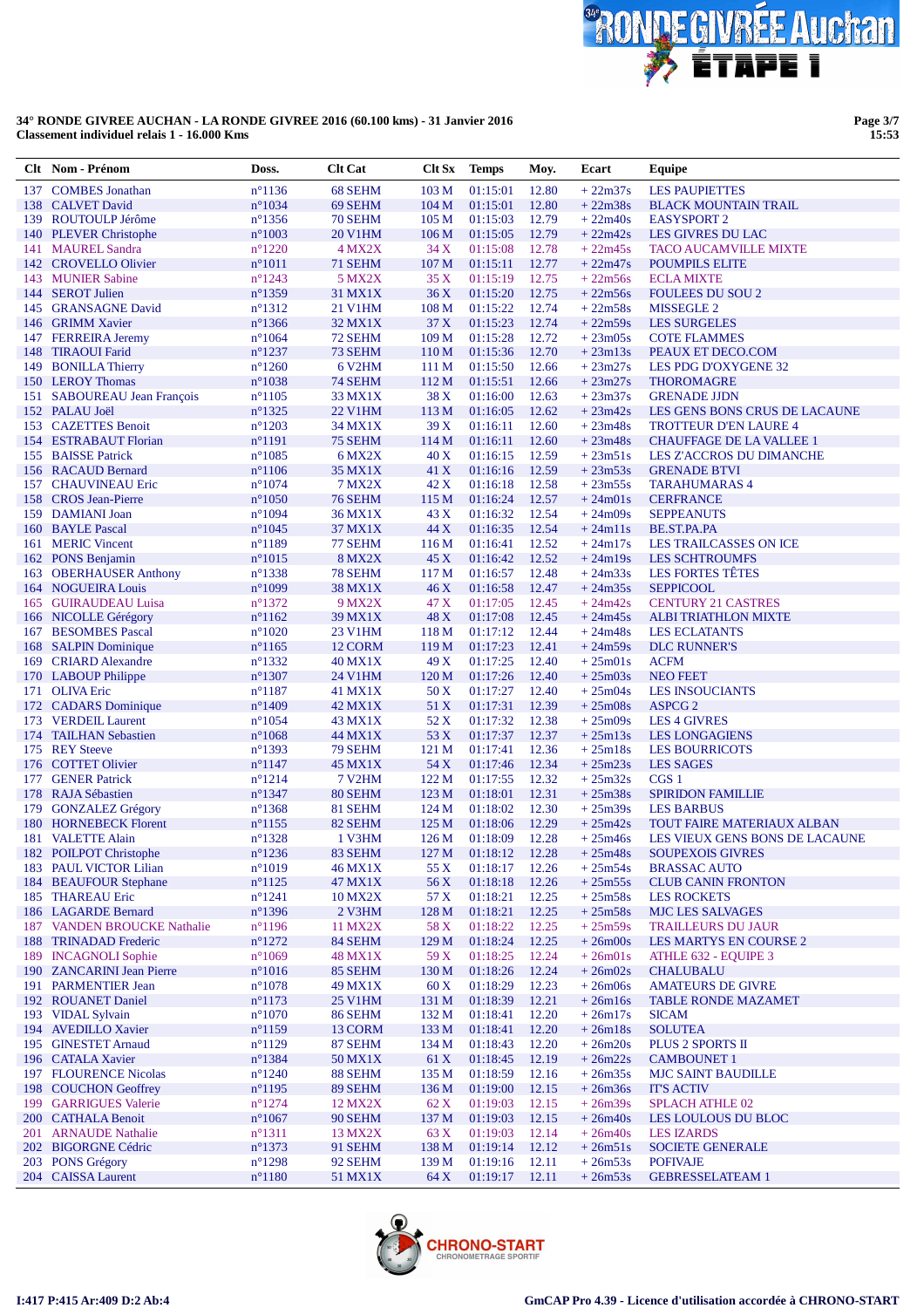

Page 4/7<br>15:53

|     | Clt Nom - Prénom                           | Doss.                                | <b>Clt Cat</b>             | Clt Sx            | <b>Temps</b>                    | Moy.           | Ecart                  | Equipe                                                   |
|-----|--------------------------------------------|--------------------------------------|----------------------------|-------------------|---------------------------------|----------------|------------------------|----------------------------------------------------------|
|     | 205 FOUILLADE Claire                       | $n^{\circ}$ 1205                     | 52 MX1X                    | 65 X              | 01:19:27                        | 12.08          | $+27m04s$              | LES FATALS VIELMUROIS N° 2                               |
|     | 206 BONNET Cathy                           | $n^{\circ}$ 1410                     | 53 MX1X                    | 66 X              | 01:19:32                        | 12.07          | $+27m09s$              | LE C.A.F.                                                |
|     | 207 THOMAS Sandrine                        | $n^{\circ}1273$                      | 2 VFF                      | 2F                | 01:19:37                        | 12.06          | $+27m13s$              | <b>SPLACH ATHLE 01</b>                                   |
|     | 208 BLANC Sebastien                        | $n^{\circ}1086$                      | 54 MX1X                    | 67 X              | 01:19:40                        | 12.05          | $+27m16s$              | PEACE AND RUN                                            |
|     | 209 GARCIA Adrien                          | $n^{\circ}1087$                      | 93 SEHM                    | 140 M             | 01:19:42                        | 12.05          | $+27m19s$              | <b>ASPTT TENNIS ALBI</b>                                 |
|     | 210 CENCI Aurelien                         | $n^{\circ}$ 1282                     | 55 MX1X                    | 68 X              | 01:19:45                        | 12.04          | $+27m21s$              | <b>TEAM OX</b>                                           |
|     | 211 TUIJNMAN Adam<br>212 GARNIER Matthias  | $n^{\circ}$ 1242<br>$n^{\circ}$ 1143 | 56 MX1X<br>57 MX1X         | 69 X<br>70 X      | 01:19:46<br>01:20:06            | 12.04<br>11.99 | $+27m23s$<br>$+27m42s$ | <b>LES SUPER DELICES</b><br><b>MULTISPORTS MONTREDON</b> |
|     | 213 PARTHUISOT Nathalie                    | $n^{\circ}$ 1354                     | 1 SEFF                     | 3F                | 01:20:06                        | 11.99          | $+27m43s$              | LANTA <sub>2</sub>                                       |
|     | 214 BERNADOU Marc                          | $n^{\circ}$ 1306                     | 58 MX1X                    | 71 X              | 01:20:09                        | 11.98          | $+27m45s$              | <b>LES MVNT</b>                                          |
|     | 215 RENIER Herve                           | $n^{\circ}1037$                      | 59 MX1X                    | 72 X              | 01:20:12                        | 11.97          | $+27m48s$              | <b>OCTOPUS</b>                                           |
|     | 216 YOUNG Peter                            | $n^{\circ}$ 1385                     | 3 V3HM                     | 141 M             | 01:20:16                        | 11.96          | $+27m52s$              | <b>WAKEFIELD VETS 60</b>                                 |
|     | 217 PIGATTO Laurent                        | $n^{\circ}1182$                      | 60 MX1X                    | 73 X              | 01:20:19                        | 11.95          | $+27m56s$              | <b>GRENADE LSJE</b>                                      |
|     | 218 CONSTANT Marie-Pierre                  | $n^{\circ}$ 1336                     | 14 MX2X                    | 74 X              | 01:20:24                        | 11.94          | $+28m00s$              | F2M2                                                     |
|     | 219 LAPORTE Guillaume                      | $n^{\circ}$ 1369                     | 61 MX1X                    | 75 X              | 01:20:27                        | 11.94          | $+28m03s$              | <b>LES 4 LANDAIS FANTASTIQUES</b>                        |
|     | 220 LANNES Olivier                         | $n^{\circ}$ 1225                     | 14 CORM                    | 142 M             | 01:20:40                        | 11.90          | $+28m16s$              | <b>TEAM SOLAGEC</b>                                      |
|     | 221 FABAS Henri-Paul                       | $n^{\circ}$ 1235                     | 62 MX1X                    | 76 X              | 01:20:57                        | 11.86          | $+28m33s$              | <b>DENTOMED</b>                                          |
|     | 222 BEGA Michael                           | $n^{\circ}1042$                      | 63 MX1X                    | 77 X              | 01:20:57                        | 11.86          | $+28m34s$              | <b>ZIB'S ANGELS</b>                                      |
|     | 223 CLERMONT Adeline                       | $n^{\circ}$ 1256                     | 15 MX2X                    | 78 X              | 01:21:00                        | 11.85          | $+28m36s$              | <b>LES POSITIFS</b>                                      |
|     | 224 ALBERT Franck<br>225 CARRERE Remi      | $n^{\circ}1140$<br>$n^{\circ}$ 1194  | 94 SEHM<br>15 CORM         | 143 M<br>144 M    | 01:21:02<br>01:21:03            | 11.85<br>11.85 | $+28m38s$<br>$+28m40s$ | <b>AOC VENES</b><br>LES PEP'S 2                          |
|     | 226 FAVENNEC Erwan                         | $n^{\circ}1116$                      | <b>26 V1HM</b>             | 145 M             | 01:21:16                        | 11.81          | $+28m52s$              | <b>LES SARDINES</b>                                      |
|     | 227 RAYNAUD Laurent                        | $n^{\circ}1053$                      | 95 SEHM                    | 146 M             | 01:21:20                        | 11.80          | $+28m57s$              | LES VILAINS PAS BEAUX                                    |
|     | 228 CULIE Pierre                           | $n^{\circ}1169$                      | 27 V1HM                    | 147 M             | 01:21:21                        | 11.80          | $+28m58s$              | <b>LOS MANJO POUSCO</b>                                  |
|     | 229 EYCHENNE Jean Pierre                   | $n^{\circ}$ 1416                     | 96 SEHM                    | 148 M             | 01:21:26                        | 11.79          | $+29m02s$              | <b>ASEAT LATELEC 3</b>                                   |
|     | 230 PRENAT Jérôme                          | $n^{\circ}$ 1358                     | 97 SEHM                    | 149 M             | 01:21:34                        | 11.77          | $+29m11s$              | <b>LES ECLOPES</b>                                       |
|     | 231 VIGUIER Julien                         | $n^{\circ}$ 1389                     | 64 MX1X                    | 79 X              | 01:21:36                        | 11.77          | $+29m13s$              | <b>PIZZA VROUM</b>                                       |
|     | 232 FAURIE Thomas                          | $n^{\circ}$ 1232                     | 65 MX1X                    | 80X               | 01:21:42                        | 11.75          | $+29m19s$              | <b>LES CŒURS DE GLACE</b>                                |
|     | 233 DEJEAN Magali                          | $n^{\circ}1210$                      | 3 VFF                      | 4F                | 01:21:44                        | 11.75          | $+29m21s$              | ASPF LES SITTELLES DU CARLA                              |
|     | 234 MAILLARD Nathalie                      | $n^{\circ}1039$                      | 16 MX2X                    | 81 X              | 01:21:45                        | 11.74          | $+29m21s$              | LES CHEVEUX AUX VENTS                                    |
|     | 235 FABRES Pascal                          | $n^{\circ}1137$                      | 66 MX1X                    | 82 X              | 01:21:45                        | 11.74          | $+29m22s$              | POUPILS ATLETIC CLUB 2                                   |
|     | 236 BARBARA Julien                         | $n^{\circ}1319$                      | 98 SEHM                    | 150 M             | 01:21:48                        | 11.74          | $+29m24s$              | <b>CLEMENCE POUR LA VIE</b>                              |
|     | 237 RIGNAULT Damien                        | $n^{\circ}1199$                      | 99 SEHM                    | 151 M             | 01:21:52                        | 11.73          | $+29m29s$              | <b>LES CATHARES</b>                                      |
|     | 238 MAHE Eric<br>239 BEZIAT Julien         | $n^{\circ}$ 1302<br>$n^{\circ}1117$  | <b>28 V1HM</b><br>17 MX2X  | 152 M<br>83 X     | 01:21:54<br>01:21:54            | 11.72<br>11.72 | $+29m30s$<br>$+29m31s$ | <b>AUCHAN CASTRES 2</b><br><b>LES FAUX WINNERS</b>       |
|     | 240 LECOMTE Patrick                        | $n^{\circ}1170$                      | 100 SEHM                   | 153 M             | 01:21:55                        | 11.72          | $+29m32s$              | <b>LES MISTERS FREEZES</b>                               |
|     | 241 MARIE Fanny                            | $n^{\circ}1212$                      | 67 MX1X                    | 84 X              | 01:22:02                        | 11.70          | $+29m39s$              | <b>LES PETITS POIS</b>                                   |
|     | 242 DESPRATS Gerald                        | $n^{\circ}$ 1362                     | <b>101 SEHM</b>            | 154M              | 01:22:03                        | 11.70          | $+29m40s$              | <b>TEAM DU MOORE</b>                                     |
|     | 243 BATISTAN Thibault                      | $n^{\circ}1025$                      | <b>102 SEHM</b>            | 155 M             | 01:22:04                        | 11.70          | $+29m40s$              | <b>SUDCAFET</b>                                          |
|     | 244 COMA Anne                              | $n^{\circ}$ 1346                     | 4 VFF                      | 5F                | 01:22:14                        | 11.68          | $+29m51s$              | <b>EASYSPORT 1</b>                                       |
|     | 245 LASSERRE Jean Paul                     | $n^{\circ}1001$                      | 4 V3HM                     | 156 M             | 01:22:26                        | 11.65          | $+30m03s$              | <b>LES ANCIENS BOLIDES</b>                               |
|     | 246 BONNEFOUS Bernard                      | $n^{\circ}$ 1148                     | 68 MX1X                    | 85 X              | 01:22:32                        | 11.63          | $+30m09s$              | <b>LES RONCHONS</b>                                      |
|     | 247 GIL Francis                            | $n^{\circ}$ 1283                     | 69 MX1X                    | 86 X              | 01:22:33                        | 11.63          | $+30m09s$              | LES GIGAMADAS                                            |
|     | 248 TAVARES Jean-David                     | $n^{\circ}1017$                      | 70 MX1X                    | 87 X              | 01:22:46                        | 11.60          | $+30m22s$              | <b>ELIYA</b>                                             |
|     | 249 TROMBINI Xavier<br>250 RIELLO Virginie | $n^{\circ}1281$<br>$n^{\circ}$ 1392  | <b>103 SEHM</b><br>18 MX2X | 157 M             | 01:22:51<br>88 X 01:23:04 11.56 | 11.59          | $+30m28s$              | <b>CEZA BCMS</b><br>+30m40s LES PIEDS LURONS             |
|     | 251 DAVID Jeremy                           | $n^{\circ}1291$                      | <b>104 SEHM</b>            | 158 M             | 01:23:06                        | 11.55          | $+30m42s$              | <b>BIGARD CASTRES</b>                                    |
|     | 252 SANCHEZ Thibault                       | $n^{\circ}1342$                      | <b>105 SEHM</b>            | 159 M             | 01:23:19                        | 11.52          | $+30m56s$              | <b>TROMPETTES TARNAISES</b>                              |
|     | 253 BOUFFIES Christelle                    | $n^{\circ}$ 1267                     | 71 MX1X                    | 89 X              | 01:23:22                        | 11.52          | $+30m59s$              | <b>JYLIA</b>                                             |
|     | 254 GUILLOT Yann                           | $n^{\circ}1040$                      | <b>106 SEHM</b>            | 160 M             | 01:23:25                        | 11.51          | $+31m02s$              | <b>YACLETIJA</b>                                         |
|     | 255 DUPRAT Marie Paule                     | $n^{\circ}$ 1394                     | 19 MX2X                    | 90 X              | 01:23:36                        | 11.49          | $+31m12s$              | <b>SOY PAS PRESSAT</b>                                   |
|     | 256 DOMERGUE CLERC Françoise               | $n^{\circ}1029$                      | 5 VFF                      | 6 F               | 01:23:38                        | 11.48          | $+31m15s$              | <b>LES POULINETTES</b>                                   |
|     | 257 LEHMANN Jerome Paul                    | $n^{\circ}1110$                      | 72 MX1X                    | 91 X              | 01:23:39                        | 11.48          | $+31m16s$              | <b>TROTTEUR D'EN LAURE 1</b>                             |
|     | 258 PANOUILLE Mathieu                      | $n^{\circ}$ 1402                     | <b>107 SEHM</b>            | 161 M             | 01:23:40                        | 11.47          | $+31m17s$              | <b>TSA SOREZE</b>                                        |
|     | 259 TAVERNE Francis                        | $n^{\circ}1401$                      | 29 V1HM                    | 162 M             | 01:23:42                        | 11.47          | $+31m19s$              | <b>LES TONTONS COUREURS</b>                              |
|     | 260 ROQUES Nathalie                        | $n^{\circ}1043$                      | 1 MX3X                     | 92 X              | 01:23:43                        | 11.47          | $+31m20s$              | THE 70'S TEAM                                            |
| 261 | <b>BIAU</b> Isabelle<br>262 ESCANDE Julien | $n^{\circ}$ 1224                     | <b>20 MX2X</b>             | 93 X              | 01:23:44<br>01:23:45            | 11.47          | $+31m20s$              | A CŒUR VAILLANT                                          |
|     | 263 BOITEL Claude                          | $n^{\circ}1056$<br>$n^{\circ}$ 1296  | 16 CORM<br>73 MX1X         | 163 M<br>94 X     | 01:23:46                        | 11.46<br>11.46 | $+31m21s$<br>$+31m22s$ | <b>CIR-OSE</b><br>1 FILLE 3 GAS                          |
|     | 264 TRESSENS Thierry                       | $n^{\circ}1036$                      | 74 MX1X                    | 95 X              | 01:23:48                        | 11.46          | $+31m24s$              | <b>BLACK MAMBA</b>                                       |
|     | 265 PECOUT Stéphanie                       | $n^{\circ}1079$                      | 21 MX2X                    | 96 X              | 01:24:04                        | 11.42          | $+31m41s$              | <b>FOUR COLORS</b>                                       |
|     | 266 TISSANDIE Laurent                      | $n^{\circ}$ 1157                     | <b>75 MX1X</b>             | 97 X              | 01:24:04                        | 11.42          | $+31m41s$              | <b>LES 4 ASTROFFS</b>                                    |
|     | 267 FABRE Philippe                         | $n^{\circ}1010$                      | 76 MX1X                    | 98 X              | 01:24:05                        | 11.42          | $+31m42s$              | <b>VINDU LAPHI</b>                                       |
|     | 268 POLLACK Stephanie                      | $n^{\circ}1114$                      | 22 MX2X                    | 99 X              | 01:24:10                        | 11.41          | $+31m46s$              | <b>AUTERIVE 4</b>                                        |
|     | 269 BARTHES Didier                         | $n^{\circ}$ 1244                     | 108 SEHM                   | 164 M             | 01:24:13                        | 11.40          | $+31m50s$              | <b>LES MACARONS 81</b>                                   |
|     | 270 JALABERT Lionel                        | $n^{\circ}1152$                      | <b>109 SEHM</b>            | 165 M             | 01:24:24                        | 11.38          | $+32m01s$              | <b>FC RACLETTE</b>                                       |
| 271 | <b>MARIOJOULS Guanaelle</b>                | $n^{\circ}$ 1363                     | $2$ MX $3X$                | $100\,\mathrm{X}$ | 01:24:32                        | 11.36          | $+32m09s$              | AND ZE WINNER IS                                         |
|     | 272 MARIOJOULS Grégory                     | $n^{\circ}$ 1335                     | 110 SEHM                   | 166 <sub>M</sub>  | 01:24:32                        | 11.36          | $+32m09s$              | <b>LES CAMMAZOLS</b>                                     |

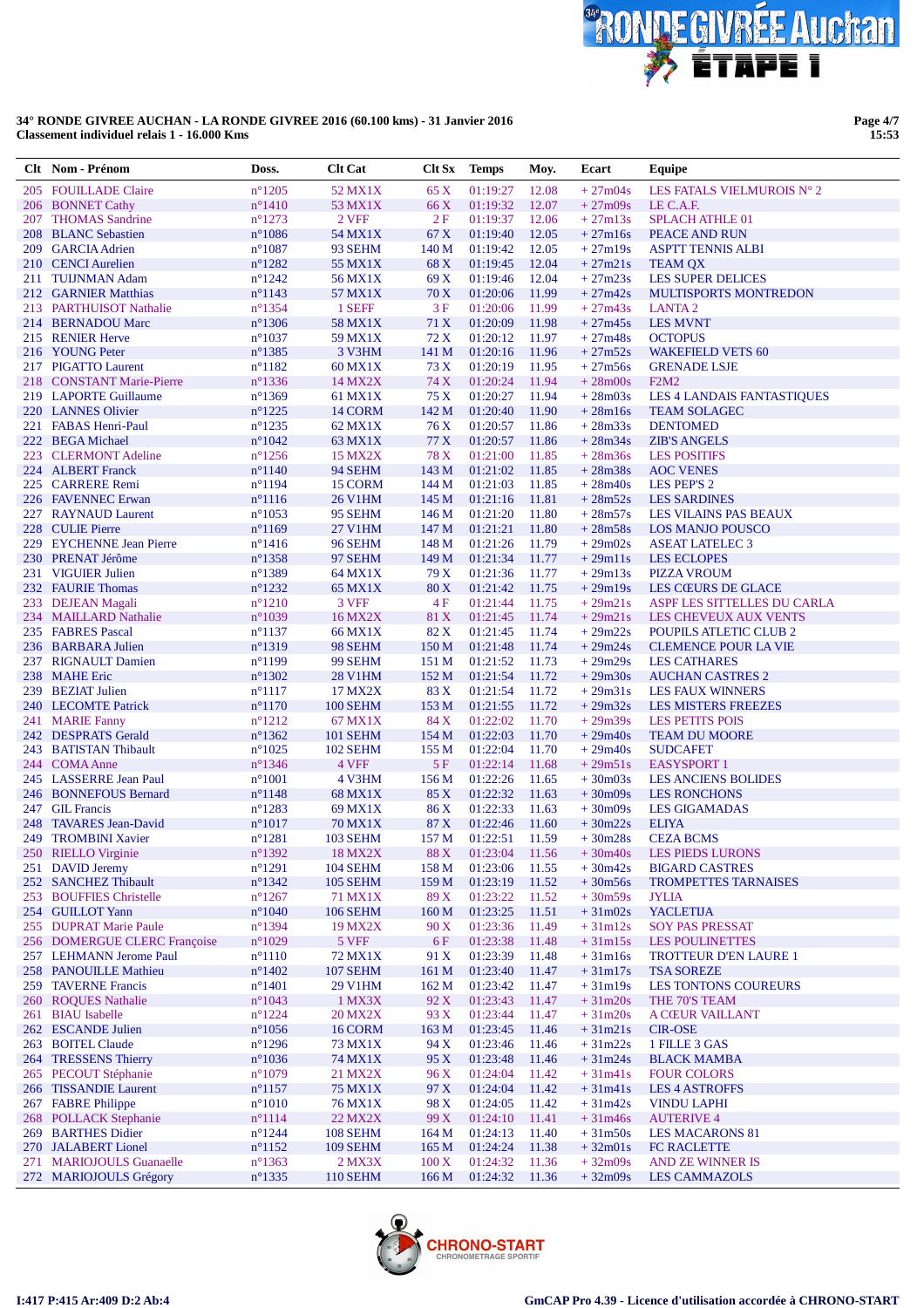

**Page 5/7 15:53**

|     | Clt Nom - Prénom                            | Doss.                                | <b>Clt Cat</b>             | Clt Sx           | <b>Temps</b>                     | Moy.           | Ecart                  | Equipe                                                        |
|-----|---------------------------------------------|--------------------------------------|----------------------------|------------------|----------------------------------|----------------|------------------------|---------------------------------------------------------------|
| 273 | <b>PROUST Marie-Christine</b>               | $n^{\circ}$ 1337                     | 77 MX1X                    | 101 X            | 01:24:41                         | 11.34          | $+32m17s$              | <b>OPHRYS</b>                                                 |
|     | 274 DESBANS Benjamin                        | $n^{\circ}$ 1278                     | <b>111 SEHM</b>            | 167 M            | 01:24:43                         | 11.33          | $+32m19s$              | <b>SPLACH ATHLE 06</b>                                        |
|     | 275 HOULES Mathieu                          | $n^{\circ}$ 1348                     | 78 MX1X                    | 102 X            | 01:24:43                         | 11.33          | $+32m19s$              | <b>4 FANTASTIQUES</b>                                         |
|     | 276 ROUMIER Fanny                           | $n^{\circ}1063$                      | 2 SEFF                     | 7 F              | 01:24:43                         | 11.33          | $+32m20s$              | <b>FFSM</b>                                                   |
| 277 | <b>BERENGER Sylvain</b>                     | $n^{\circ}1161$                      | <b>112 SEHM</b>            | 168 <sub>M</sub> | 01:24:48                         | 11.32          | $+32m25s$              | <b>GEBRESSELATEAM 2</b>                                       |
|     | 278 ZNIBER Ali                              | $n^{\circ}1111$                      | <b>113 SEHM</b>            | 169 M            | 01:24:56                         | 11.30          | $+32m33s$              | <b>TROTTEUR D'EN LAURE 2</b>                                  |
|     | 279 MUGICA Gilles                           | $n^{\circ}$ 1345                     | <b>114 SEHM</b>            | 170 <sub>M</sub> | 01:25:07                         | 11.28          | $+32m43s$              | <b>LES AIGUEFONDAIS</b>                                       |
|     | 280 ESCAICH Claude                          | $n^{\circ}1090$                      | <b>30 V1HM</b>             | 171 M            | 01:25:07                         | 11.28          | $+32m44s$              | <b>LES BERLINGOTS GIVRES</b>                                  |
|     | 281 RIVIERE Olivier                         | $n^{\circ}$ 1255                     | <b>115 SEHM</b>            | 172 M            | 01:25:09                         | 11.28          | $+32m46s$              | <b>FAON TEAM</b>                                              |
|     | 282 PIQUEMIL Patrick                        | $n^{\circ}1303$                      | 23 MX2X                    | 103 X            | 01:25:10<br>01:25:12             | 11.27          | $+32m47s$              | <b>AUCHAN CASTRES 3</b>                                       |
|     | 283 NEGRET Valerie<br>284 GONZALEZ Stephane | $n^{\circ}1026$<br>$n^{\circ}1058$   | 24 MX2X<br><b>116 SEHM</b> | 104 X<br>173 M   | 01:25:13                         | 11.27<br>11.27 | $+32m49s$<br>$+32m50s$ | <b>LES 4 SAUCISSES</b><br>T.R. 130 CASTRES                    |
|     | 285 COURET Jean François                    | $n^{\circ}1046$                      | 31 V1HM                    | 174M             | 01:25:20                         | 11.25          | $+32m57s$              | <b>LES NOUNOURS</b>                                           |
|     | 286 SCHWALLER Daniel                        | $n^{\circ}$ 1254                     | 5 V3HM                     | 175 <sub>M</sub> | 01:25:22                         | 11.25          | $+32m58s$              | <b>LES PIEDS TENDRES</b>                                      |
|     | 287 DREANO Alexandre                        | $n^{\circ}$ 1390                     | <b>117 SEHM</b>            | 176M             | 01:25:44                         | 11.20          | $+33m20s$              | LES COUREURS DU SWAG                                          |
|     | 288 NGO Bernard                             | $n^{\circ}$ 1231                     | 8 V <sub>2</sub> HM        | 177 M            | 01:25:50                         | 11.19          | $+33m26s$              | LES AMIS DE LA RAMEE                                          |
|     | 289 RUELLE Paul                             | $n^{\circ}1109$                      | <b>118 SEHM</b>            | 178 M            | 01:25:50                         | 11.19          | $+33m26s$              | LA JAVA BLEUE 2                                               |
|     | 290 RIGAUD Béatrice                         | $n^{\circ}1172$                      | 3 MX3X                     | 105 X            | 01:25:50                         | 11.19          | $+33m27s$              | <b>AFCF</b>                                                   |
|     | 291 ESNEULT Éric                            | $n^{\circ}1144$                      | 79 MX1X                    | 106 X            | 01:25:52                         | 11.18          | $+33m29s$              | <b>LES PADAWANS</b>                                           |
|     | 292 YOUSFI Dalila                           | $n^{\circ}1005$                      | <b>25 MX2X</b>             | 107 X            | 01:25:53                         | 11.18          | $+33m29s$              | <b>LES DORYPHORES</b>                                         |
|     | 293 ASSEMAT Jérôme                          | $n^{\circ}1151$                      | <b>119 SEHM</b>            | 179 <sub>M</sub> | 01:26:01                         | 11.16          | $+33m38s$              | <b>EN FAMILLE</b>                                             |
|     | 294 BABAUX Florent                          | $n^{\circ}$ 1404                     | <b>80 MX1X</b>             | 108X             | 01:26:02                         | 11.16          | $+33m39s$              | <b>TOULOUSE TRI</b>                                           |
|     | 295 LE BRUN Fanny                           | $n^{\circ}1072$                      | 26 MX2X                    | 109X             | 01:26:04                         | 11.16          | $+33m40s$              | <b>TARAHUMARAS 1</b>                                          |
|     | 296 GOUBERT Guylaine                        | $n^{\circ}1051$                      | 3 SEFF                     | <b>8F</b>        | 01:26:07                         | 11.15          | $+33m44s$              | <b>LES RALEUSES</b>                                           |
|     | 297 BABUT Katia                             | $n^{\circ}$ 1250                     | 27 MX2X                    | 110X             | 01:26:09                         | 11.14          | $+33m46s$              | WILMA AND KATHY                                               |
| 298 | <b>SIMMONS Diane</b>                        | $n^{\circ}$ 1383                     | 81 MX1X                    | 111X             | 01:26:26                         | 11.11          | $+34m03s$              | <b>WAKEFIELD MIXED</b>                                        |
| 299 | <b>TRIVIAUX Marie-Pierre</b>                | $n^{\circ}1113$                      | 82 MX1X                    | 112X             | 01:26:37                         | 11.09          | $+34m13s$              | <b>LES MA-MAU-GUI-PI</b>                                      |
|     | 300 VAUDEVIRE Nathalie                      | $n^{\circ}1211$                      | 83 MX1X                    | 113X             | 01:26:41                         | 11.08          | $+34m18s$              | <b>ASPF LE CARLA</b>                                          |
| 301 | <b>CARIVENC Patrick</b>                     | $n^{\circ}$ 1252                     | 32 V1HM                    | 180 <sub>M</sub> | 01:26:43                         | 11.07          | $+34m19s$              | <b>MAIRIE DE CASTRES</b>                                      |
|     | 302 MURON Vincent<br>303 COUDOL David       | $n^{\circ}$ 1355<br>$n^{\circ}$ 1146 | 84 MX1X<br><b>120 SEHM</b> | 114X<br>181 M    | 01:26:48<br>01:26:51             | 11.06<br>11.05 | $+34m25s$<br>$+34m28s$ | <b>LANTA3</b><br>LES DRAGIBUS DU SIDOBRE                      |
|     | 304 BARDY Sandrine                          | $n^{\circ}$ 1295                     | 85 MX1X                    | 115X             | 01:26:57                         | 11.04          | $+34m33s$              | <b>UAG RUNNING 2</b>                                          |
|     | 305 JANSOU Aude                             | $n^{\circ}1009$                      | 4 SEFF                     | 9 F              | 01:27:03                         | 11.03          | $+34m39s$              | <b>ALBI TRIATHLON FILLES</b>                                  |
|     | 306 VERDOUX Claire                          | $n^{\circ}1115$                      | 6 VFF                      | 10F              | 01:27:03                         | 11.03          | $+34m40s$              | <b>LES PIPELETTES</b>                                         |
|     | 307 BIZEUL Stephane                         | $n^{\circ}1101$                      | 121 SEHM                   | 182 M            | 01:27:07                         | 11.02          | $+34m43s$              | NOTRE BEAU-PÈRE ET NOUS                                       |
|     | 308 VIGUIER Françoise                       | $n^{\circ}1223$                      | 4 MX3X                     | 116X             | 01:27:13                         | 11.01          | $+34m50s$              | <b>LES DERATE</b>                                             |
|     | 309 NOYRIGAT Florence                       | $n^{\circ}1208$                      | <b>86 MX1X</b>             | 117X             | 01:27:21                         | 10.99          | $+34m58s$              | <b>UAG RUNNING 3</b>                                          |
|     | 310 ROBINSON Sylvain                        | $n^{\circ}$ 1294                     | 17 CORM                    | 183 M            | 01:27:25                         | 10.98          | $+35m01s$              | SIREA <sub>2</sub>                                            |
|     | 311 ROUGIE Eric                             | $n^{\circ}$ 1245                     | 87 MX1X                    | 118X             | 01:27:30                         | 10.97          | $+35m07s$              | <b>A-R TEAM</b>                                               |
|     | 312 PLANCY Chantal                          | $n^{\circ}1004$                      | <b>28 MX2X</b>             | 119X             | 01:27:30                         | 10.97          | $+35m07s$              | LES POCHES A VIN                                              |
|     | 313 SAUCEZ Manuel                           | $n^{\circ}1127$                      | 122 SEHM                   | 184 M            | 01:27:37                         | 10.96          | $+35m14s$              | <b>LES BONOBOS</b>                                            |
|     | 314 JEA Béatrice                            | $n^{\circ}1100$                      | 29 MX2X                    | 120X             | 01:27:38                         | 10.96          | $+35m15s$              | <b>SEPPICURIENS</b>                                           |
|     | 315 DONAT Christian                         | $n^{\circ}1062$                      | <b>88 MX1X</b>             | 121 X            | 01:27:39                         | 10.95          | $+35m16s$              | <b>RAPOG ON THE GO</b>                                        |
|     | 316 FERRIERE Nathalie                       | $n^{\circ}1002$                      | <b>30 MX2X</b>             | 122 X            | 01:27:40                         | 10.95          | $+35m16s$              | <b>LES TCHOUSSSS</b>                                          |
|     | 317 BERTRAND Julien                         | $n^{\circ}1076$                      | 31 MX2X                    | 123X             | 01:27:45                         | 10.94          | $+35m21s$              | <b>ATTENDEZ-NOUS</b>                                          |
|     | 318 BONTE Samuel<br>319 SALLES Evelyne      | $n^{\circ}1131$<br>$n^{\circ}$ 1253  | <b>123 SEHM</b><br>32 MX2X | 124X             | 185 M 01:27:48 10.94<br>01:27:48 | 10.93          | $+35m25s$              | +35m25s LES SOUS-OFFICIERS DU 8<br><b>COURIR AIGUEFONDE 2</b> |
|     | 320 BADAROUX Alexis                         | $n^{\circ}1190$                      | 124 SEHM                   | 186 M            | 01:27:49                         | 10.93          | $+35m25s$              | POMPIER DORNHA                                                |
|     | 321 CHABERT Sabine                          | $n^{\circ}1021$                      | 5 MX3X                     | 125X             | 01:27:54                         | 10.92          | $+35m30s$              | LE LAC GIVRE                                                  |
|     | 322 ABADIE Xavier                           | $n^{\circ}$ 1334                     | 89 MX1X                    | 126X             | 01:27:58                         | 10.91          | $+35m35s$              | AURE LES BRAS CASSES                                          |
|     | 323 AMARAL Victor                           | $n^{\circ}$ 1367                     | 33 V1HM                    | 187 M            | 01:28:01                         | 10.91          | $+35m38s$              | <b>INTERSPORT CASTRES</b>                                     |
|     | 324 MALLOL Christian                        | $n^{\circ}$ 1376                     | 9 V2HM                     | 188 M            | 01:28:03                         | 10.90          | $+35m39s$              | LES V2 DES RIVES DU TARN                                      |
|     | 325 FABRE Philippe                          | $n^{\circ}1213$                      | <b>10 V2HM</b>             | 189 M            | 01:28:06                         | 10.90          | $+35m42s$              | <b>OMSJ LOISIRS</b>                                           |
|     | 326 COMBES Adrien                           | $n^{\circ}$ 1379                     | 125 SEHM                   | 190 <sub>M</sub> | 01:28:07                         | 10.90          | $+35m43s$              | <b>TCPC</b>                                                   |
|     | 327 ESCAFIT CHARLOT Sophie                  | $n^{\circ}1104$                      | 33 MX2X                    | 127 <sub>X</sub> | 01:28:07                         | 10.90          | $+35m44s$              | <b>SALON SPORT TIF</b>                                        |
|     | 328 PHAM Vincent                            | $n^{\circ}1178$                      | 126 SEHM                   | 191 M            | 01:28:12                         | 10.89          | $+35m48s$              | <b>LES TORTUES 81</b>                                         |
|     | 329 GUILLON Emilie                          | $n^{\circ}1177$                      | 34 MX2X                    | 128X             | 01:28:30                         | 10.85          | $+36m06s$              | LES FAST AND FROZEN                                           |
|     | 330 EPIPHANE Sandrine                       | $n^{\circ}$ 1380                     | 90 MX1X                    | 129X             | 01:28:31                         | 10.85          | $+36m08s$              | SANDRINE ET SES RUNNERS                                       |
|     | 331 MEHN Bernard                            | $n^{\circ}1108$                      | <b>11 V2HM</b>             | 192 M            | 01:28:32                         | 10.84          | $+36m09s$              | <b>LA JAVA BLEUE 1</b>                                        |
|     | 332 MARTEL Alain                            | $n^{\circ}1121$                      | 127 SEHM                   | 193 M            | 01:28:33                         | 10.84          | $+36m10s$              | LES ALECLAUMICALA                                             |
|     | 333 CASSONNET Jérôme                        | $n^{\circ}1387$                      | 91 MX1X                    | 130X             | 01:28:36                         | 10.84          | $+36m12s$              | VIVEMENT LA BIERE !                                           |
|     | 334 RESPLANDY Jonathan                      | $n^{\circ}$ 1403                     | 128 SEHM                   | 194 M            | 01:28:50                         | 10.81          | $+36m26s$              | TR 130 CASTRES 2                                              |
|     | 335 ANGLADE Valentin<br>336 TEILLAC Julien  | $n^{\circ}1263$<br>$n^{\circ}1122$   | 129 SEHM<br>92 MX1X        | 195 M<br>131 X   | 01:28:50<br>01:28:50             | 10.81<br>10.81 | $+36m26s$<br>$+36m27s$ | <b>LES DECAPSULEURS</b><br><b>LES BLANCS BECS</b>             |
| 337 | <b>MOURA Grégory</b>                        | $n^{\circ}1006$                      | 18 CORM                    | 196 M            | 01:28:51                         | 10.81          | $+36m27s$              | <b>LES 4 SYNTHETIQUES</b>                                     |
|     | 338 MUTI Jean Christophe                    | $n^{\circ}1098$                      | 93 MX1X                    | 132 X            | 01:29:01                         | 10.79          | $+36m37s$              | <b>SEPPICAGLACE</b>                                           |
| 339 | <b>BOSVAL Quentin</b>                       | $n^{\circ}1082$                      | 19 CORM                    | 197 M            | 01:29:01                         | 10.79          | $+36m37s$              | <b>MECS STE MARIE MAZAMET</b>                                 |
|     | 340 CASTADERE Helene                        | $n^{\circ}$ 1275                     | 6 MX3X                     | 133 X            | 01:29:04                         | 10.78          | $+36m40s$              | SPLACH ATHLE 03 - LES CASTAFIORE                              |

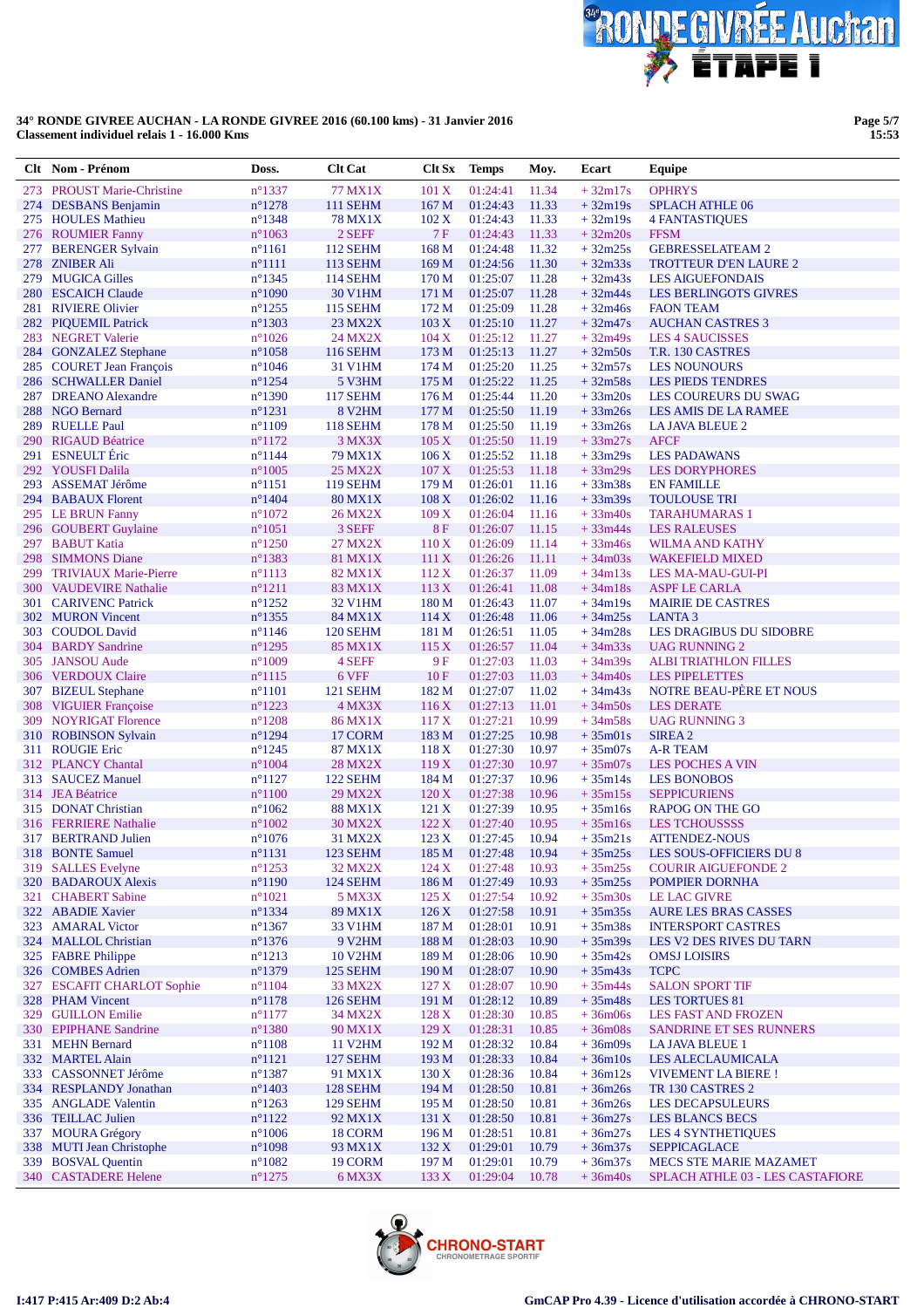

Page 6/7<br>15:53

|            | Clt Nom - Prénom                           | Doss.                                | <b>Clt Cat</b>             | Clt Sx           | <b>Temps</b>         | Moy.           | Ecart                  | Equipe                                                       |
|------------|--------------------------------------------|--------------------------------------|----------------------------|------------------|----------------------|----------------|------------------------|--------------------------------------------------------------|
| 341        | <b>HORTALA Delphine</b>                    | $n^{\circ}$ 1377                     | <b>7 MX3X</b>              | 134X             | 01:29:06             | 10.78          | $+36m42s$              | <b>TEAM GALINIER</b>                                         |
|            | 342 RAHM Nancy                             | $n^{\circ}1141$                      | <b>35 MX2X</b>             | 135 X            | 01:29:06             | 10.78          | $+36m42s$              | <b>VELO SPORT CASTRAIS</b>                                   |
|            | 343 GOUT Jean                              | $n^{\circ}1124$                      | <b>36 MX2X</b>             | 136X             | 01:29:22             | 10.74          | $+36m59s$              | <b>MARAVAL AND CO</b>                                        |
|            | <b>344 LAGUERRE Pierre</b>                 | $n^{\circ}1084$                      | 130 SEHM                   | 198 M            | 01:29:41             | 10.70          | $+37m18s$              | <b>SAGESSE CREDIT</b>                                        |
|            | 345 SIEURAC Sandrine                       | $n^{\circ}1160$                      | 37 MX2X                    | 137X             | 01:30:03             | 10.66          | $+37m39s$              | RIVES DU TARN MIXTE                                          |
|            | 346 FERRIE Yoann                           | $n^{\circ}1097$                      | 131 SEHM                   | 199 M            | 01:30:04             | 10.66          | $+37m41s$              | <b>SEPICARLUSOBREIZH</b>                                     |
| 347        | <b>GUIRAUD Jean Louis</b>                  | $n^{\circ}$ 1408                     | 94 MX1X                    | 138X             | 01:30:15             | 10.64          | $+37m51s$              | <b>ASPCG 1</b>                                               |
| 348        | <b>KNOX Judith</b>                         | $n^{\circ}1171$                      | <b>38 MX2X</b>             | 139X             | 01:30:27             | 10.61          | $+38m04s$              | <b>LES MAUMAUS</b>                                           |
| 349        | <b>BRENDEL Anne-Isabelle</b>               | $n^{\circ}1049$                      | 5 SEFF                     | 11F              | 01:30:28             | 10.61          | $+38m04s$              | <b>O FILLES DE L'EAU</b>                                     |
| 350        | <b>SUEUR Stephanie</b>                     | $n^{\circ}1206$                      | <b>39 MX2X</b>             | 140X             | 01:30:41             | 10.59          | $+38m18s$              | LA GRANDE VADROUILLE 2                                       |
|            | 351 MAUREL Nicolas                         | $n^{\circ}$ 1405                     | 132 SEHM                   | 200 <sub>M</sub> | 01:30:44             | 10.58          | $+38m21s$              | <b>SIDV CASTRES</b>                                          |
|            | 352 FERBOS Damien                          | $n^{\circ}$ 1246                     | 133 SEHM                   | 201 M            | 01:30:49             | 10.57          | $+38m26s$              | <b>SANSON: LE REVEIL DE LA FORCE</b>                         |
|            | 353 RACOL Stéphanie                        | $n^{\circ}$ 1323                     | 6 SEFF                     | 12F              | 01:30:51             | 10.57          | $+38m28s$              | LES GENS BONS BLANCS DE LACAUNE                              |
| 354        | <b>CAUQUIL Caroline</b>                    | $n^{\circ}1289$                      | 95 MX1X                    | 141 X            | 01:30:52             | 10.57          | $+38m29s$              | <b>GRANIT PAYSAGES</b>                                       |
|            | 355 BONNIN Sabine                          | $n^{\circ}1119$                      | <b>40 MX2X</b>             | 142X             | 01:31:05             | 10.54          | $+38m42s$              | <b>LES ENCLUMES</b>                                          |
|            | 356 RABOU Thibault                         | $n^{\circ}1008$                      | 134 SEHM                   | 202 <sub>M</sub> | 01:31:08             | 10.54          | $+38m44s$              | <b>LES ESSOUFLES</b>                                         |
| 357        | <b>CARRAUSSE Romain</b>                    | $n^{\circ}$ 1395                     | 135 SEHM                   | 203 M            | 01:31:09             | 10.53          | $+38m46s$              | <b>MISSEGLE 4</b>                                            |
|            | 358 LANDES POLLET Valerie                  | $n^{\circ}1055$                      | 41 MX2X                    | 143 X<br>144X    | 01:31:12             | 10.53<br>10.52 | $+38m49s$              | <b>L'ASSO'S BEARNAISE</b>                                    |
|            | 359 VIGUIER Benjamin                       | $n^{\circ}$ 1417<br>$n^{\circ}1204$  | 96 MX1X                    |                  | 01:31:15             | 10.49          | $+38m52s$              | <b>LES CHRICHRIS</b>                                         |
| 360<br>361 | <b>JOBAZE</b> Loric<br><b>DELVA Leslie</b> | $n^{\circ}1130$                      | <b>136 SEHM</b><br>42 MX2X | 204 M<br>145 X   | 01:31:32<br>01:31:33 | 10.49          | $+39m08s$<br>$+39m10s$ | <b>LES BAOUSSIENS</b><br>THE FINE'S GIRLS 008                |
|            | 362 BARDY Sonia                            | $n^{\circ}$ 1324                     | 7 VFF                      | 13F              | 01:31:41             | 10.47          | $+39m17s$              | LES GENS BONS CUITS DE LACAUNE                               |
|            | 363 JIMENEZ Jérémy                         | $n^{\circ}1142$                      | 137 SEHM                   | 205 M            | 01:31:46             | 10.46          | $+39m23s$              | LES RENARDS DU TAM                                           |
| 364        | <b>TARTAIX Richard</b>                     | $n^{\circ}1158$                      | 20 CORM                    | 206 M            | 01:31:48             | 10.46          | $+39m25s$              | <b>LES POUSS'IN RUNNERS</b>                                  |
|            | 365 MARTINEZ Sophie                        | $n^{\circ}1018$                      | <b>8 MX3X</b>              | 146X             | 01:31:50             | 10.45          | $+39m27s$              | <b>LES CITRONS GIVRES</b>                                    |
| 366        | <b>ASTRUC Claire</b>                       | $n^{\circ}1012$                      | 97 MX1X                    | 147X             | 01:31:55             | 10.45          | $+39m31s$              | PREMIERE RONDE                                               |
|            | <b>367 LIVERNETTE Cecile</b>               | $n^{\circ}1060$                      | 21 CORM                    | 207 M            | 01:31:56             | 10.44          | $+39m33s$              | <b>LES GIVRES PIERRE FABRE</b>                               |
| 368        | <b>PRADIER David</b>                       | $n^{\circ}1166$                      | 98 MX1X                    | 148X             | 01:32:05             | 10.43          | $+39m42s$              | LES SOURCIERS SANS SOUCIS                                    |
| 369        | RODRIGUEZ Rachida                          | $n^{\circ}1193$                      | 43 MX2X                    | 149X             | 01:32:09             | 10.42          | $+39m45s$              | LES COPAINS DE LA PLAINE                                     |
| 370        | <b>ALBERT-COUZI Xavier</b>                 | $n^{\circ}1233$                      | 22 CORM                    | 208 M            | 01:32:35             | 10.37          | $+40m12s$              | LES MONITEURS DU COMPLEXE DE BRACONN                         |
| 371        | <b>BEZIAT Nathalie</b>                     | $n^{\circ}$ 1257                     | 9 MX3X                     | 150X             | 01:32:36             | 10.37          | $+40m13s$              | <b>GALOPINS DE LAMBERT</b>                                   |
|            | 372 BARDY Véronique                        | $n^{\circ}$ 1327                     | 8 VFF                      | 14F              | 01:32:41             | 10.36          | $+40m17s$              | LES GENS BONS FUMES DE LACAUNE                               |
|            | 373 FRAYSSE Yohann                         | $n^{\circ}1216$                      | 99 MX1X                    | 151X             | 01:32:44             | 10.35          | $+40m21s$              | <b>PANDEDEQUIPE</b>                                          |
|            | 374 MARTY Pascale                          | $n^{\circ}1179$                      | 100 MX1X                   | 152X             | 01:32:50             | 10.34          | $+40m26s$              | <b>CANTIE PROCESS INDUSTRIELS</b>                            |
|            | 375 BRIAND Olivier                         | $n^{\circ}$ 1406                     | 12 V <sub>2</sub> HM       | 209 M            | 01:33:58             | 10.22          | $+41m35s$              | <b>LES INCONNUS</b>                                          |
|            | 376 LE BER Cécile                          | $n^{\circ}1071$                      | 101 MX1X                   | 153X             | 01:34:12             | 10.19          | $+41m49s$              | <b>LES REPDOM</b>                                            |
|            | 377 GROS Corine                            | $n^{\circ}1138$                      | 102 MX1X                   | 154X             | 01:34:19             | 10.18          | $+41m55s$              | <b>LES ZINCONNUS</b>                                         |
| 378        | <b>MOMESSO Fabrice</b>                     | $n^{\circ}1126$                      | 138 SEHM                   | 210 <sub>M</sub> | 01:34:25             | 10.17          | $+42m01s$              | LA GRANDE VADROUILLE 1                                       |
| 379        | <b>CAMBON Marie</b>                        | $n^{\circ}1321$                      | 103 MX1X                   | 155X             | 01:35:00             | 10.11          | $+42m37s$              | <b>LES CHEVALIERS GAMBETTES</b>                              |
|            | 380 CAMPOS Léa                             | $n^{\circ}$ 1351                     | 104 MX1X                   | 156X             | 01:35:07             | 10.09          | $+42m44s$              | CENT POUR CENT PARA TANDEM                                   |
| 381        | <b>COUMES</b> Jean Marie                   | $n^{\circ}$ 1386                     | 105 MX1X                   | 157 <sub>X</sub> | 01:35:25             | 10.06          | $+43m02s$              | <b>OCTOPUS 2</b>                                             |
|            | 382 SCIE Jerome                            | $n^{\circ}1197$                      | 139 SEHM                   | 211 M            | 01:35:39             | 10.04          | $+43m15s$              | <b>LES JACQUEMARTS</b>                                       |
|            | 383 DOSREIS Julie                          | $n^{\circ}1414$                      | 44 MX2X                    | 158X             | 01:35:39             | 10.04          | $+43m16s$              | <b>LES FLYING LIMACES</b>                                    |
|            | 384 COUFFIGNAL Benoît                      | $n^{\circ}$ 1353                     | <b>140 SEHM</b>            | 212 M            | 01:35:44             | 10.03          | $+43m20s$              | <b>LANTA1</b>                                                |
|            | 385 AUTRIQUE Veronique                     | $n^{\circ}1411$                      | <b>45 MX2X</b>             | 159X             | 01:35:45             | 10.03          | $+43m22s$              | <b>TEAM ZEBULETTE</b>                                        |
|            | 386 LATOUR Olivier                         | $n^{\circ}1251$                      | 23 CORM                    |                  | 213 M 01:35:48 10.02 |                | $+43m24s$              | <b>VTEAM</b>                                                 |
|            | 387 GUSTAVE Rudy                           | $n^{\circ}1249$                      | <b>141 SEHM</b>            | 214 M            | 01:35:53             | 10.01          | $+43m29s$              | <b>ASEAT LATELEC 2</b>                                       |
| 388        | <b>DUPARCHY Aurelie</b>                    | $n^{\circ}1200$                      | <b>46 MX2X</b>             | 160X             | 01:36:15             | 9.97           | $+43m52s$              | <b>LES WIN WIN</b>                                           |
|            | 389 VERGNES Christelle                     | $n^{\circ}$ 1340                     | 10 MX3X                    | 161 X            | 01:36:40             | 9.93           | $+44m16s$              | <b>LES SEVENTIES GIVRES</b>                                  |
| <b>390</b> | <b>JULIEN Bérengère</b>                    | $n^{\circ}1139$                      | 47 MX2X                    | 162 X            | 01:36:44             | 9.92           | $+44m21s$              | <b>LES LABRUZETOLS</b>                                       |
|            | 391 HALLIER Lydie                          | $n^{\circ}1265$                      | 48 MX2X                    | 163 X            | 01:36:51             | 9.91           | $+44m28s$              | <b>AUTERIVE 3</b>                                            |
|            | 392 LEVEBVRE Monique                       | $n^{\circ}$ 1322                     | 49 MX2X                    | 164X             | 01:37:15             | 9.87           | $+44m52s$              | <b>LMFJ</b>                                                  |
|            | 393 REMOND Morgane                         | $n^{\circ}$ 1234                     | 11 MX3X                    | 165 X            | 01:38:01             | 9.80           | $+45m37s$              | <b>LES JUMPAMO</b>                                           |
|            | 394 QUENOLI Laure                          | $n^{\circ}1300$                      | 12 MX3X                    | 166X             | 01:38:55             | 9.71           | $+46m32s$              | DID ET SES 3 VAUREENNES                                      |
|            | 395 BARBAS Alexandra                       | $n^{\circ}1065$                      | 50 MX2X                    | 167 X            | 01:39:20             | 9.66           | $+46m57s$              | <b>DESPE</b>                                                 |
|            | 396 MILLAVET Céline                        | $n^{\circ}1239$                      | 106 MX1X                   | 168 X            | 01:39:48             | 9.62           | $+47m24s$              | <b>LES BAZOUS</b>                                            |
|            | 397 RIOL Sonia                             | $n^{\circ}1181$                      | 51 MX2X                    | 169X             | 01:39:50             | 9.62           | $+47m27s$              | <b>LES 4 FANTASTIQUES</b>                                    |
|            | 398 MAGNE Nathalie                         | $n^{\circ}1183$                      | 13 MX3X                    | 170X             | 01:40:39             | 9.54           | $+48m16s$              | <b>ASPF DIAMANT</b>                                          |
|            | 399 CHAPPERT Stephane                      | $n^{\circ}1059$                      | 142 SEHM                   | 215 M            | 01:41:32             | 9.46           | $+49m09s$              | <b>LA FAMILIA CO</b>                                         |
|            | 400 LATGER Monique<br>401 SFILIGOI Pascale | $n^{\circ}1261$                      | 14 MX3X                    | 171 X            | 01:42:28             | 9.37           | $+50m05s$              | FIFI ET SES VAUREENNES                                       |
|            | 402 MASCARAS Elise                         | $n^{\circ}$ 1258<br>$n^{\circ}$ 1293 | 15 MX3X<br>52 MX2X         | 172 X<br>173 X   | 01:42:38<br>01:42:38 | 9.36<br>9.35   | $+50m14s$<br>$+50m14s$ | <b>RUNNING CE ASSYSTEM 1</b><br><b>RUNNING CE ASSYSTEM 2</b> |
| 403        | <b>MOREL Stephanie</b>                     | $n^{\circ}1044$                      | 53 MX2X                    | 174 X            | 01:43:03             | 9.32           | $+50m39s$              | THE RUNNER'SSSS SHOW                                         |
|            | 404 JULIEN Céline                          | $n^{\circ}1314$                      | 7 SEFF                     | 15F              | 01:43:41             | 9.26           | $+51m18s$              | LES DECAPSULETTES                                            |
|            | 405 GARRIC Camille                         | $n^{\circ}1128$                      | 16 MX3X                    | 175 X            | 01:44:29             | 9.19           | $+52m05s$              | GUILLAUME ET SES DRÔLES DE DAMES                             |
|            | 406 GARRIC Franck                          | $n^{\circ}$ 1397                     | 34 V1HM                    | 216 M            | 01:44:29             | 9.19           | $+52m06s$              | <b>LES COPAINS D'ABORD</b>                                   |
|            | 407 PAROT Maurice                          | $n^{\circ}1041$                      | 107 MX1X                   | 176X             | 01:47:02             | 8.97           | $+54m39s$              | <b>LES BALADINS</b>                                          |
|            | 408 CABROL Carole                          | $n^{\circ}1095$                      | 8 SEFF                     | 16F              | 01:47:07             | 8.96           | $+54m44s$              | <b>SEPPIPELETTES</b>                                         |
|            |                                            |                                      |                            |                  |                      |                |                        |                                                              |